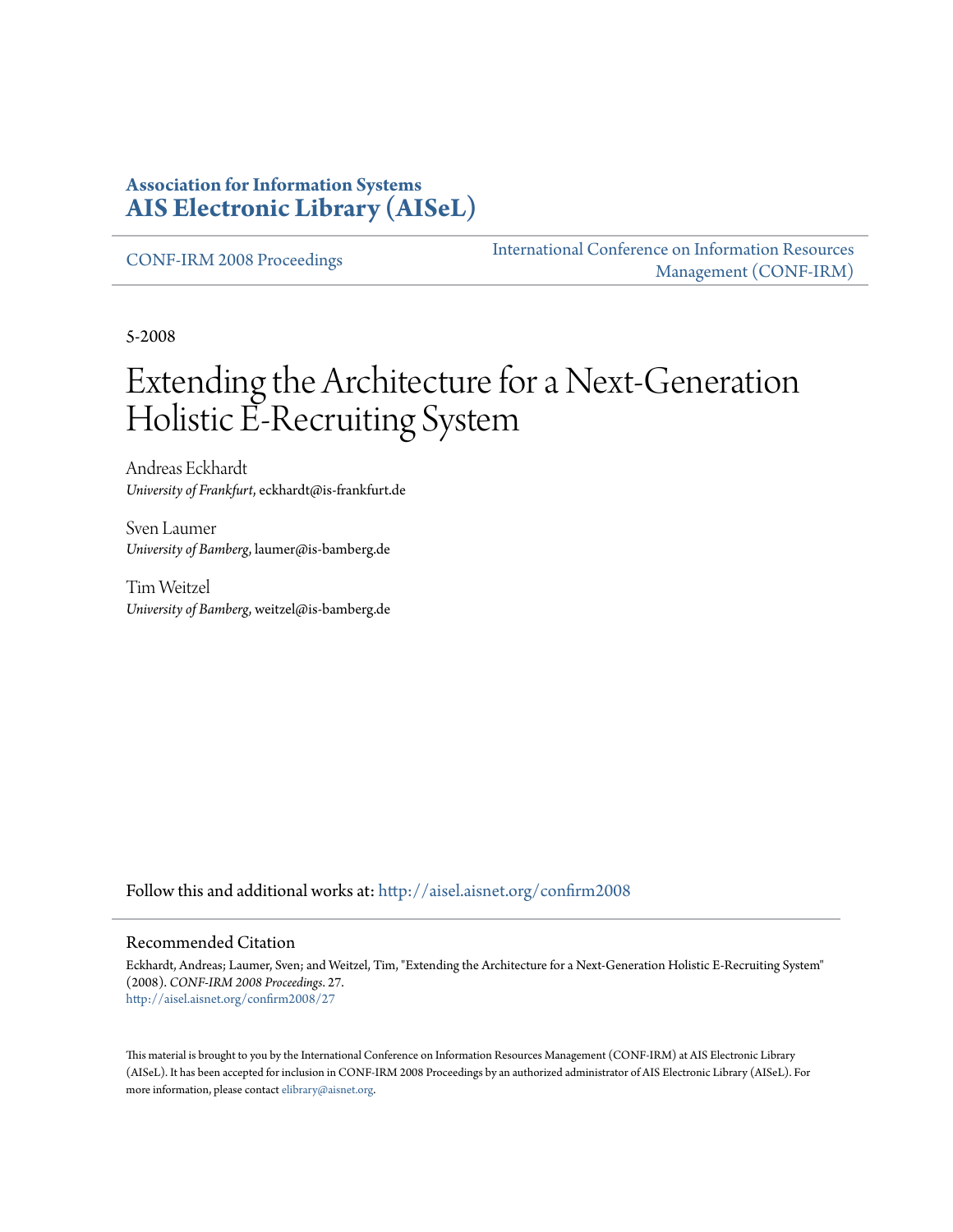## **42F. Extending the Architecture for a Next-Generation Holistic E-Recruiting System**

Andreas Eckhardt University of Frankfurt a. Main eckhardt@is-frankfurt.de

Sven Laumer University of Bamberg laumer@is-bamberg.de

Tim Weitzel University of Bamberg weitzel@is-bamberg.de

#### **Abstract**

In July 2007, In Lee proposed an architecture for a next-generation holistic e-recruiting system. Based on an extensive review of marketing, recruiting and IS literature we propose to extend the framework by adding employer branding as a new important construct and sub process. It is shown how employer branding has to be integrated into the existing architecture to develop and implement an effective employer branding strategy. The results are a first step towards an architecture for a holistic e-HR management system.

#### **Keywords:**

E-Recruiting, IT-Architecture, E-HR

## **1. Motivation**

What makes a firm attractive for employees? Many might prefer large companies with strong brand reputations. However, product brand and employer brand are different, and there are substantially more firms looking for employees than most candidates realize. In fact, it is easy to conclude from the literature that a top-notch image is the exclusive province of a selected few (e.g. Keller 2002). Hence, firms have to develop a strategy to promote themselves as an attractive employer. In a competitive labor market, one way for a business to stand out is to develop an employer 'brand' that will attract good candidates. An employer brand is a set of tangible and intangible attributes and qualities that make an organisation distinctive, promise a particular kind of working experience, and appeal to those people who will thrive and perform their best in its culture (Lievens et al. 2007, Know & Freemann 2006). However, as Erickson and Gratton (2007) point out, "companies– even very large ones – don't need to be all things to all people. In fact, they shouldn't try to be." While e-recruiting has substantially matured over the years, particularly the recruiting sub process of employer branding is considered important yet not sufficiently mastered by HR executives. As our review of marketing, recruiting and IS literature implicates there is a need for a structured approach to manage the recruiting process and its support by information systems. In the existing models of the recruiting process a gap can be identified which covers most of the important aspects except employer branding.

The approach of our paper is therefore to extend the architecture of the holistic e-recruiting system introduced by Lee (2007) to structure both the recruiting process and the supporting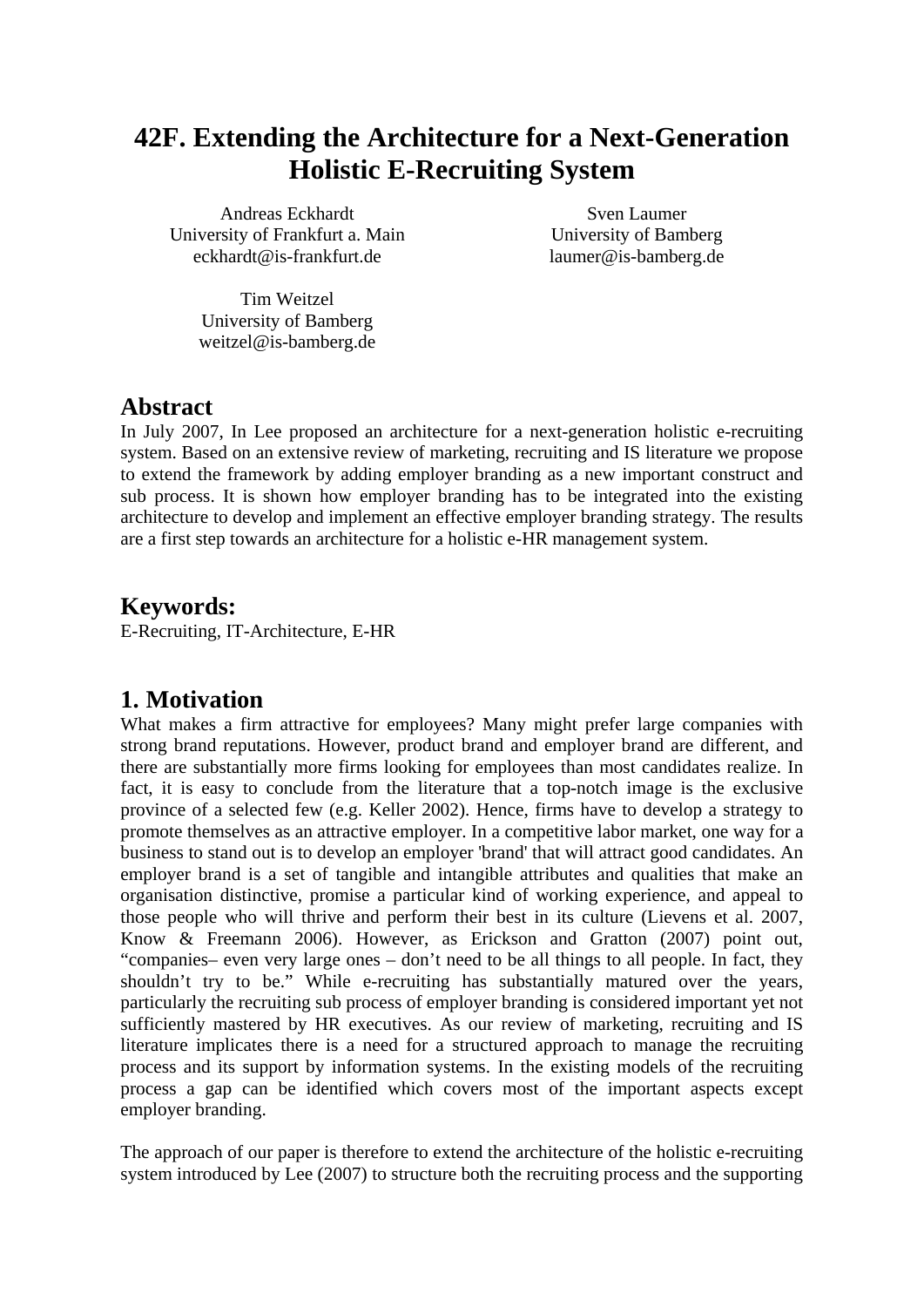information systems. We analyse the need for a structured recruiting process (2.1) and the concept of employer branding as it is discussed by marketing and recruiting literature (2.2). Section 2.3 provides an overview of existing models of the recruiting process and how it can be supported by IS. This section analyzes the need for extending the existing architecture of an e-recruiting system as it was introduced by Lee (2007). In section 3 we discuss an extension by adding the process steps of developing and implementing an employer branding strategy. In section 4 we finally will discuss our research results and present some implication and limitations as well as some aspects for future research.

## **2. Theoretical Background**

This section discusses and presents the findings of our literature review. First the general challenge to hire (IT-) professionals, second the concepts of employer branding and image and third existing models for the recruiting process.

#### **2.1 Hiring IT-Professionals**

In 2002 Agarwal and Ferratt forecasted that talent shortage on the IT labor market will cause an enduring problem. The unbalanced proportion between demand and labor supply could be traced back to the 1980s. At this time the Fortune 500 firms in the US often had more than 100 vacancies for IT-specific work profiles. Especially in economically underdeveloped regions of the country it became extremely difficult for companies to recruit qualified IT-workers (Rifkin 1989). The importance of information technology and the appendant workforce increased over the following years due to competition in almost every industry branch and passing of traditional boundaries (Keen 1991). This growing demand for IT services led to a serious shortage of sufficiently qualified IT professionals (King 1997). A reason for the specific shortage of IT talents was mentioned in the high demand of specific technical knowledge and required process management skills for IS people compared to average employees (Gillian 1994). Therefore King stated in 1997 that one of the biggest challenges for the IT- and IT-related industry will be attracting and retaining talent.

In consequence of this upcoming problem a few researchers started to develop human resources strategies for being more effective in IT-professional recruitment. In a first step, strategies were designed to facilitate the definition of the required IT skills for the vacant work profiles as well as the source where potential hires could be come from. Results of a study by Smits et al. (1993) showed that the description of the vacant job profile within the job ads could contain a valuable opportunity to attract highly skilled candidates for a specific company. Agarwal and Farrett (1998) chose a different approach and observed successful companies and their practices in staff recruitment in order to build up taxonomy on IT recruiting practices. Their results showed that successful hires could sometimes be traced back to a company's network. The use of networks to diffuse employer's attraction represented a complete new way to affect staff recruitment. Especially the relationships with universities or further academic institutions implied an effective channel to hire top students directly from college (Agarwal & Farrett 1998). Referrals did not only represent an effective recruiting mechanism in relationships with academic institutions but also for hires through the networks of the company's employees. For example one company within their survey managed to recruit 60% of all hires from internal referrals.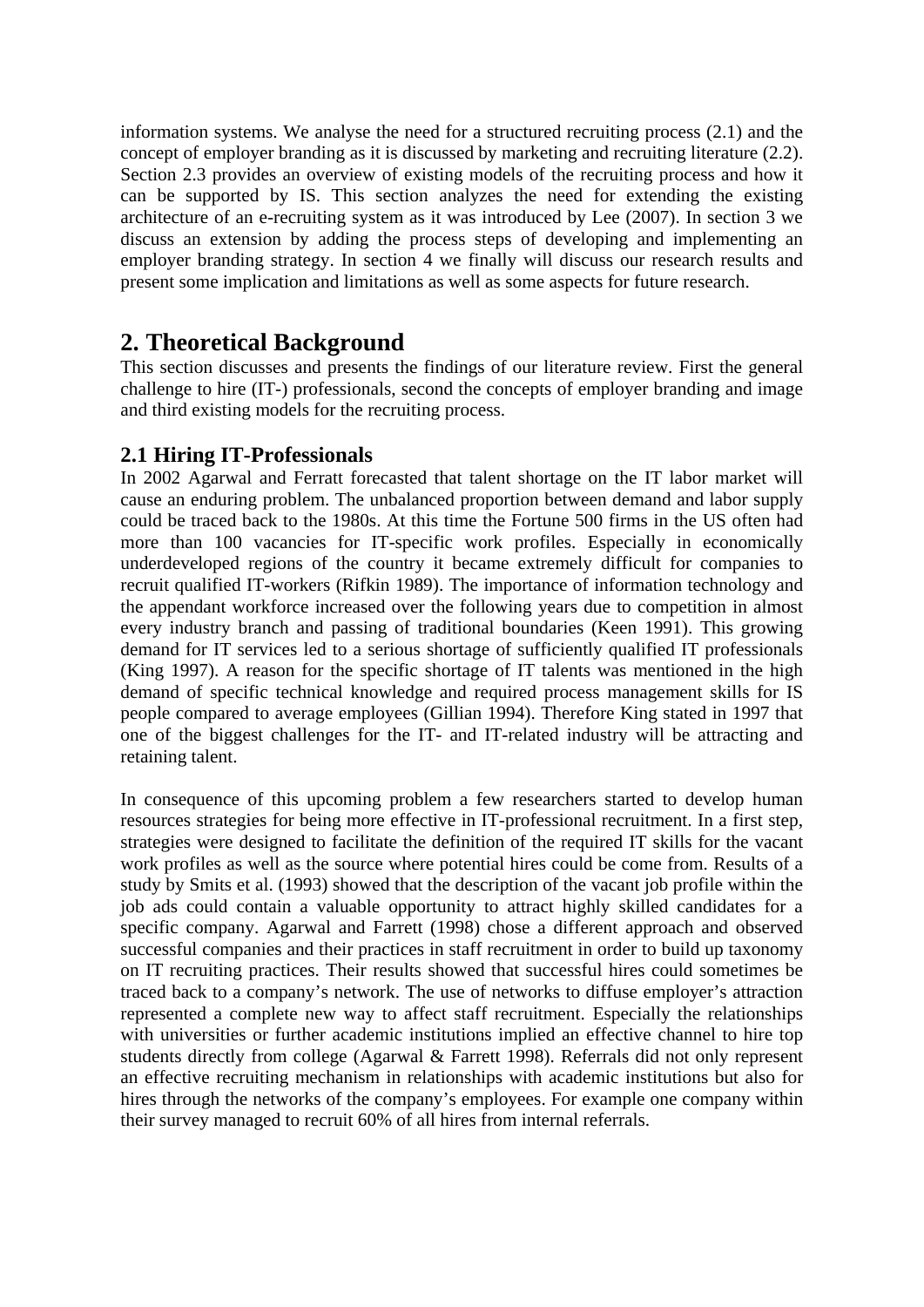A first step to a defined strategy for recruiting IT-professionals was a taxonomy including the practice categories for IT-staff recruitment. This taxonomy is separated in four divisions; sourcing, skills sought, competitive differentiation elements and one-time inducements. Sourcing describes a source from which a need for IT-professionals is met. A mix of skills sought to identify prospective hires for the IT organization is a further part of the taxonomy. Competitive differentiation elements are the basis upon which an IT corporation demonstrates itself as an attractive place to work during the whole process of IT-staff recruitment. Finally one-time inducements on a limited basis help to attract the respective candidate to the organization. (Agarwal & Ferratt 1998) This framework with four categories is a first step to show what practices companies follow within their staff recruitment.

The general framework with four categories was extended in the following years. Ferratt et al. (1999) observed the importance of recruitment practices for IT professionals by seriousness of shortage problem. The results showed that the important ratings for single recruiting mechanisms differ according to the opinion if recruitment especially talent shortage is a significant problem or not. For example the use of online instruments is regarded as very important for companies who assess IT-staff recruitment as a major problem. A reason for this lies in the opportunity to reach and attract a larger number of applicants beyond the regular catchment area. Moreover the companies should be able to process a larger number of applications compared to traditional methods. In the category of competitive differentiation it is obvious that these companies need to put on extra efforts who regard IT-talent shortage as a serious issue. Another clear result reveals that these companies which are pressed by an overall IT-talent shortage believe that they got to manifest the company's unique strengths, overall reputation, visibility and vision with the objective to attract IT professionals on a long term basis (Ferratt et al. 1999).

A further step for defining a combined IT-HR strategy to recruit IT-professionals is the declaration of five strategic levers. The first of these five levers is located in the recruiting posture, focusing on HR practices essential for influencing the joining behavior of ITprofessionals. Also compensation tends to be an effective instrument to attract the candidates to a respective company. The focused examination for productivity and the individual could represent further strategic levers, consisting of HR practices focused on the work of IT professionals, while maintaining their productivity, work arrangements, performance measurement and employability training and development. The fifth lever is career development and security of each respective candidate. This lever represents the direct linkage between of recruiting, attracting and developing candidates (Agarwal & Ferratt 2001).

A necessary condition for successful implemented strategies in IT-staff recruitment is also strongly related to the relationship between IT and HR-department (Schwarzkopf et al. 2004). A case study with 30 senior managers of 15 companies compared these internal relationships. They showed that the IT-departments regarded the related HR departments whether as nuisance, service bureau or valued partner. As a result of this observation Schwarzkopf et al. (2004) specify four main IT-employment approaches. The first strategy dealt with the use of external contractors and consultants to control uncertainty in terms of talent shortage. Furthermore IT departments undoubtedly benefit from better relationships with HR; HR specialists could give valuable support in terms of legal risk, skills tracking, skills assessment, and other trends that can reduce IT staffing uncertainty. Better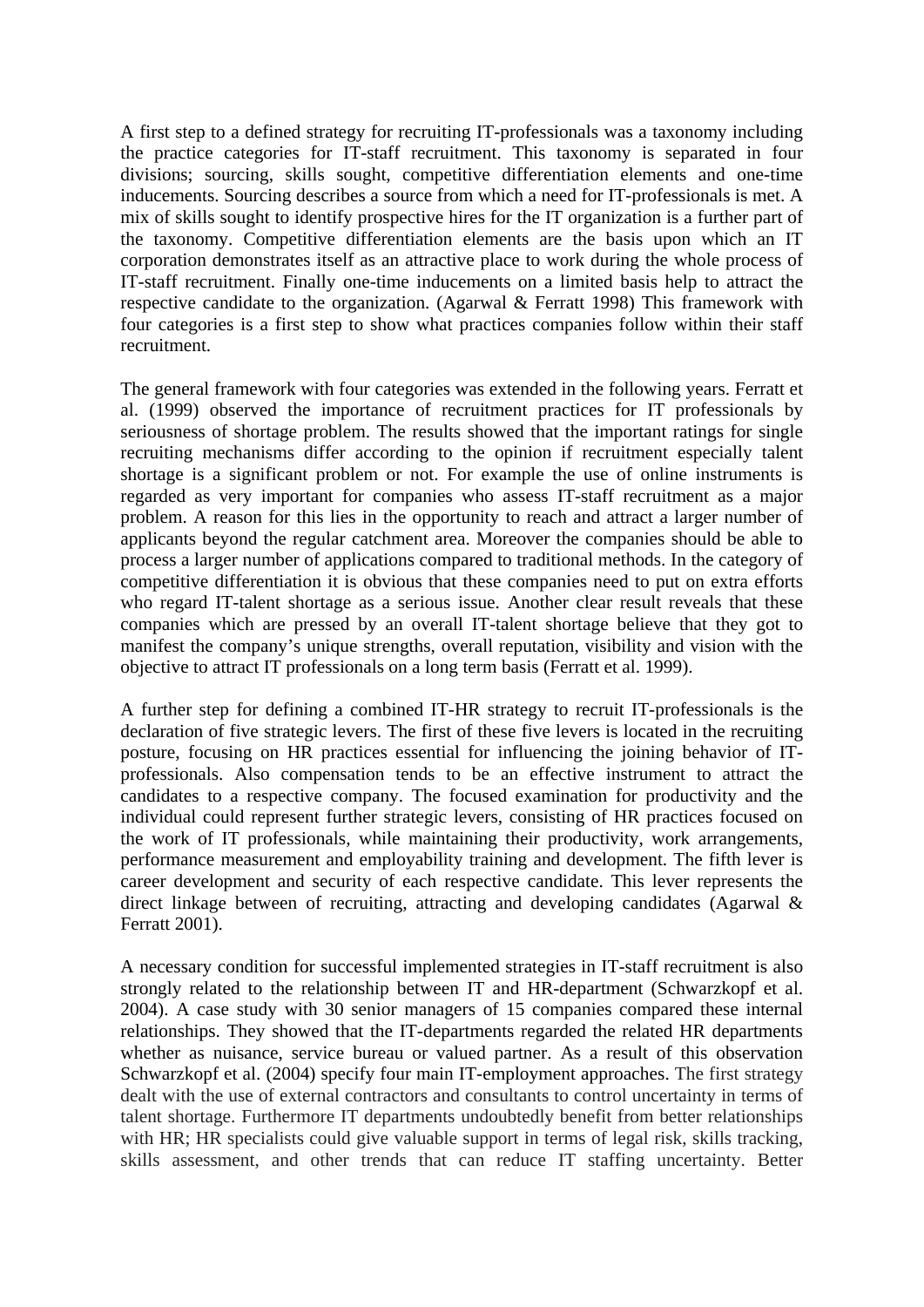information systems provide better forecasting and a closer connection with their organizations' overall business planning process. Finally lateral relationships help to delegate skill development decisions to departments or individuals.

The group of IT-professionals represents a bunch of candidates with a specific behavior in the application process. IT-professionals act in the recruiting process in more or less defined patterns. They use certain channels to seek information about potential employers and job descriptions. The companies need to adjust to these behavioral patterns and attract their candidates in these channels the IT-professionals prefer. The group of ITprofessionals tends to look for vacancies published on corporate websites and in internet job boards. Speaking generally for companies the most promising way to attract ITprofessionals is the internet (Keim & Weitzel 2006). The following subchapter describes the underlying theories for the development of a long-term candidate attraction. This longterm candidate attraction is also known as employer branding.

#### **2.2 Employer Branding**

As we discussed in section 2.1 the labor market especially of IT-Professionals can be characterised as a competitive one. The challenge for the organisations is to differentiate themselves in order to successfully attract and retain talented staff. Our review of marketing, recruiting and IS literature indicates that one possibility to meet this challenge is to communicate an attractive image of the firm to potential employees. Stern et al. (2001) suggest that "image is generally conceived of as the outcome of a transaction whereby signals emitted by a marketing unit are received by a receptor and organized into a mental perception of the sending unit." They cite Ind (1990) to support their definition of an employer image: it "is simply the picture that an audience has of an organisation through the accumulation of all received messages". In addition de Chernatony and Dall'Olmo Riley (1998) conclude that 'brand' is "a multidimensional construct whereby managers augment products or services with values and [which] facilitates the process by which consumers confidently recognise and appreciate those values". For our research we define 'image' and 'brand' as presented here and specify the usage of the term consumer and brand as "the consumers are potential recruits and the 'brand' is the augmentation of recruitment services provided by recruiters as they espouse the firm's attributes and values during the recruitment process" (Knox & Freemann 2006).

Marketing literature recognises the importance to combine a company's internal and external image to manage the correlation of all brand concepts that can be recognised by customers, employees and job seekers (Dukerich & Carter 2000; Duncan & Moriarty 1998). This does not only impact the perception of the image among employees, potential employees and customers, it also aligns employees with the brand (Keller 2002). Nonetheless Ind (2001) points out those companies such as Nike which have de facto employer brands without an explicit human resource marketing strategy. However, most companies do not have this level of recognition by jobseekers as Nike has. For example, Eckhardt et al. (2007) present a case study of a German company and their need to evaluate an employer branding strategy to attract potential candidates. Indeed, there are a lot of different marketing methods that contribute towards the formation of the employer brand: recruitment marketing plans, outputs which may require advertising, press coverage, sponsorship, word-of-mouth endorsement and contacts with employees (Kennedy 1977; Dowling 1994; Dowling 2001; Stuart 1999).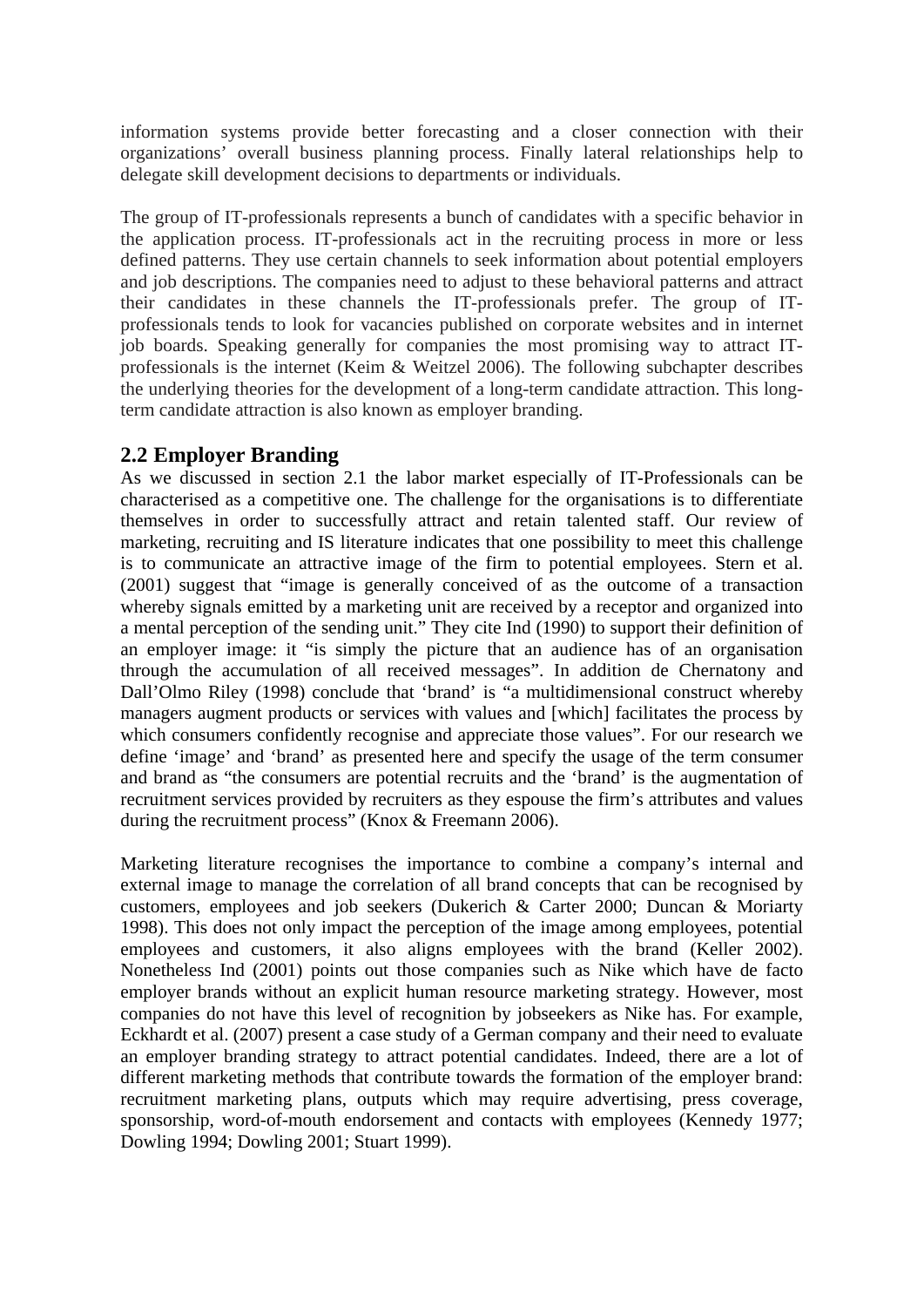In addition recruiting literature summarizes that the employer brand image is a significant predictor of early decisions made by new recruits about their employers (Gatewood et al. 1993). The perception of an employer influences on the one hand the perception of the recruiter's behaviour by an applicant and on the other hand the job and the perceived organisational attributes itself after the interview (Truban et al. 1998). Taylor and Bergmann (1987) discuss that the influence of communication on an employer brand image is particular in the early stages of the recruitment process. With respect to the 'war for talent', Ewing et al. (2002) and Ambler and Barrow (1996) introduce the notion of branding the firm to potential and existing employees in order to develop this as a distinguishing feature. They use the terms 'employment brand' and 'employer brand' respectively to characterise the package of functional, economic and psychological benefits provided by employment and identified with the employing firm.

Erickson and Gratton (2007) discuss the question "what it means to work here". They highlight that "companies that successfully create and communicate signature experiences understand that different types of people will excel at different companies, and that not all workers want the same things". They propose three elements of engagement for a company to foster deeply committed employees. First, a comprehensive understanding of potential employees' characteristics is needed. Second, a structured strategy of communicating an employer image that on the one hand conveys attributes and values of the organization to potential hires and on the other hand intensifies those to employees is necessary. Third, the communication must include a coherent employee experience. Erickson and Gratton (2007) conclude that companies need more than one employer branding strategy because of the different characteristics of the employers' target groups. Each group must be addressed by another strategy. In addition, Mitchell (2002) points out that a branding strategy has to be designed not only for external candidates but also for employees already working for the company to enhance productivity.

Some research has been made to discuss the impact and design of employer branding. Backhaus (2004) analyses how companies use an online recruiting platform (monster.com) to communicate their employer branding and Lievens et al. (2007) evaluate both the side of the applicant and the side of the employee, to consider what aspects are important for an internal and external employer image. Krichgeorg and Lorbeer (2002) introduce a model to include the different aspects of employer branding. Figure 1 illustrates that sociodemographic factors, personal values, the course of study, the current career status and occupational group influence information and application channels used by job seekers and the formation of employer and job requirements. An employer branding strategy has to address all five aspects that affect an individual's formation of employer and jobs requirements.

Due to the reason discussed in section 2.1 an integrated employer branding strategy is necessary. This section discusses the concepts of employer branding and image to communicate to employees the attractiveness of working for the company. The next section will present different approaches how to structure the different concepts of the recruiting challenges.

#### **2.3 Recruiting Process**

Various research contributions contain valuable approaches to define structure and stages of classic staff recruitment in large-scale enterprises. These processes differ a lot compared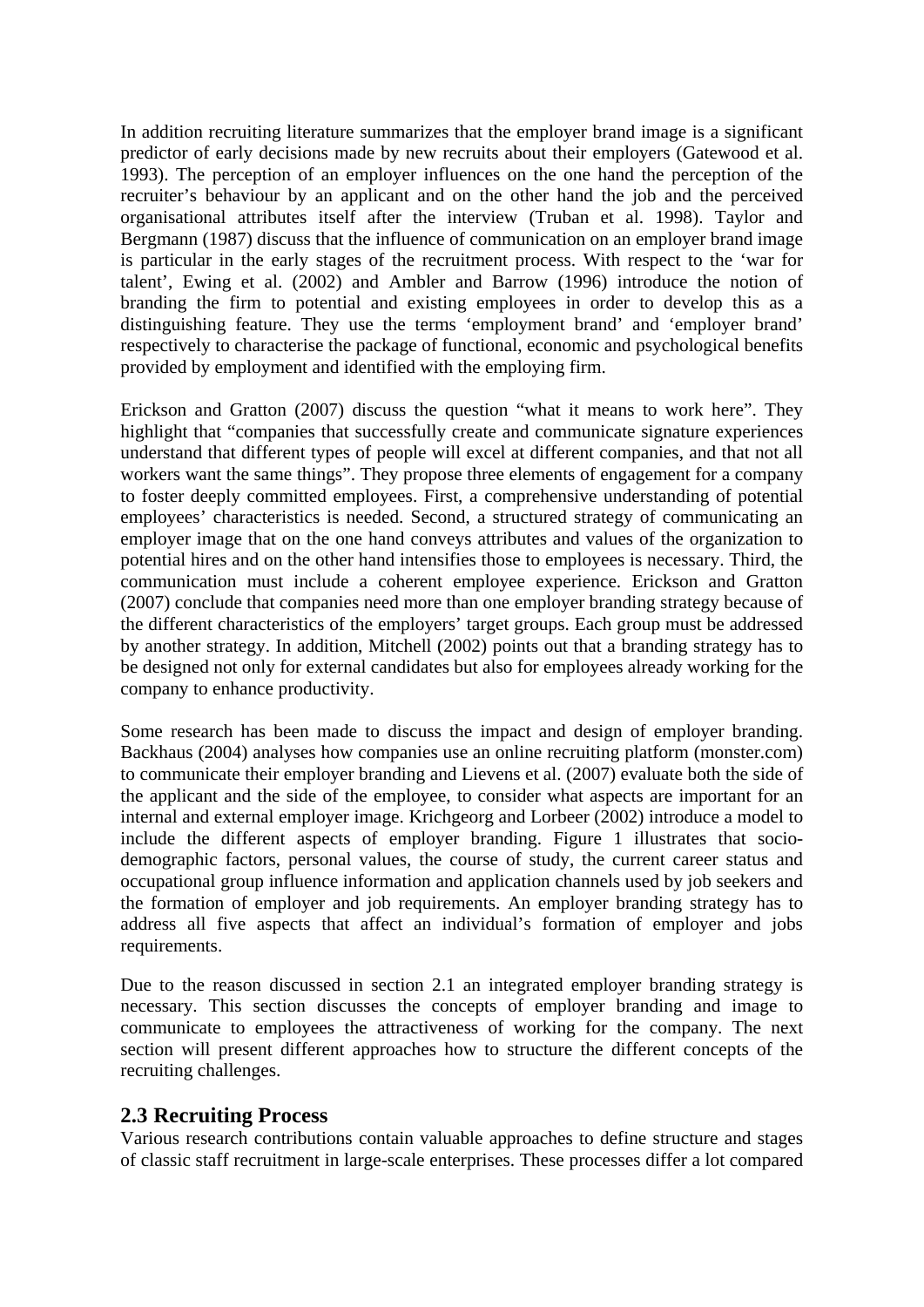to the recruitment in small and medium-sized enterprises. Recruitment in SME's is more related to the availability of a known individual than to the process itself. Atkinson and Meager (1994) found evidence of a correlation between business size and the adoption of formal recruiting procedures and confirmed this hypothesis. Several authors recommend a systematic procedure including four stages for starting a recruiting process; an assessment if vacancies need to be filled, a definition and broad analysis of the job profile, the production of a job description and a person specification (Carroll et al. 1999). The overall process was sectioned in three phases; generating applicants, maintaining applicant status and influencing job choice decisions (Barber 1998). These phases demand certain activities which have to be fulfilled. To generate applicants the companies have to advertise their vacancies in paper based or digital media. The maintaining of applicants could be strengthened by professional treatment during a site visit. Finally certain recruitment actions (e.g. the timeliness of a job offer) may increase the possibility whether an applicant accepts a job offer or not (Barber 1998). Breaugh and Starke (2000) used this phase-model to portray the recruitment process as a combination of activities, variables and strategic measures to achieve a number of recruitment objectives which outcomes are compared afterwards. Figure 2 now visualizes the model of the organizational recruitment process (Breaugh & Starke 2000).



**Figure 1:** Analytical model explaining job seekers' behaviours (Kirchgeorg & Lorbeer 2002)



**Figure 2:** A Model of the Organizational Recruitment Process Source: (Breaugh & Starke 2000)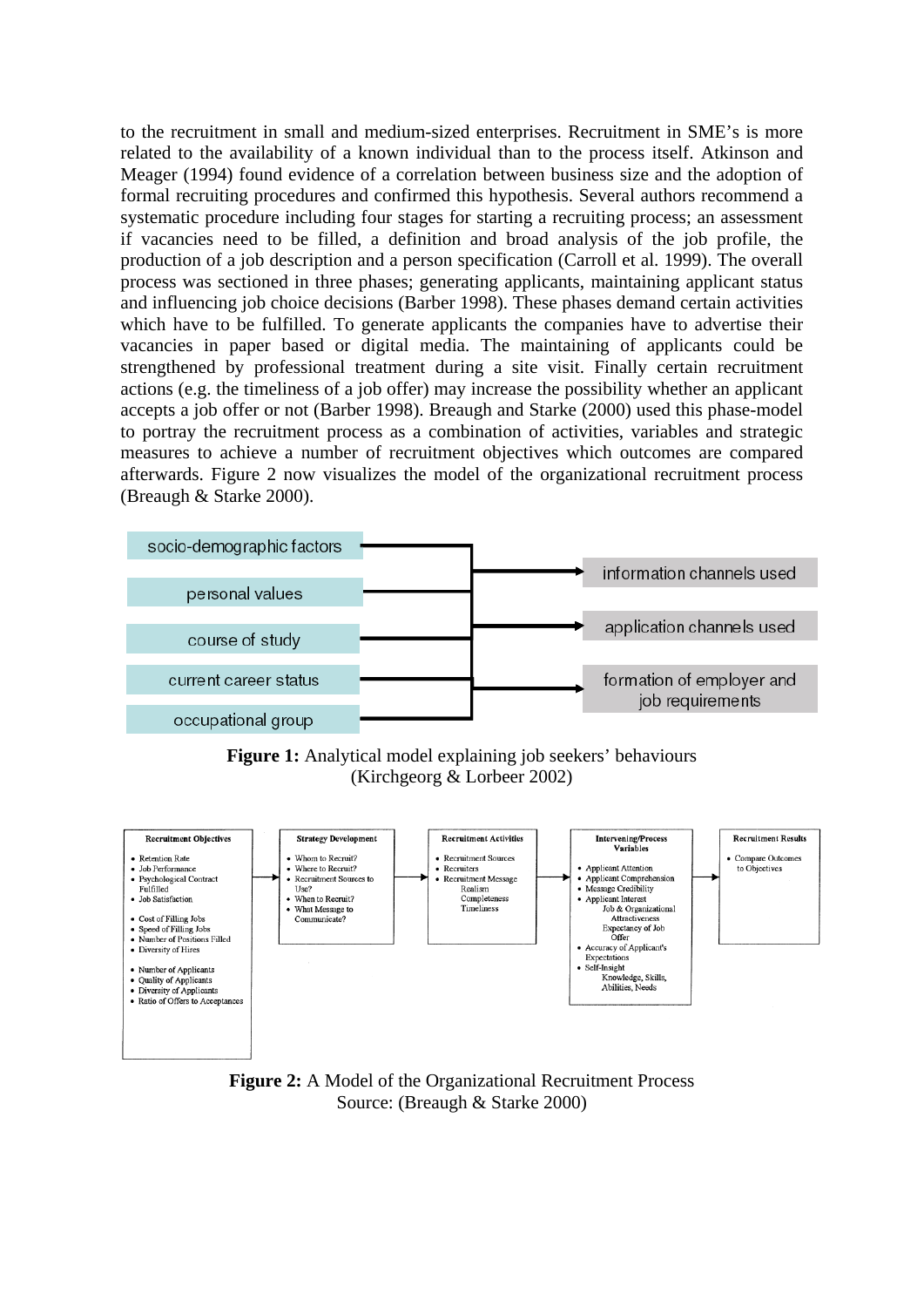In a next step Faerber et al. (2003) integrated the different recruitment functions within the process. Their model showed which tasks are related to the recruitment of new employees starting from the first contact between candidate and company till the signing of the contract. Based on prior work (Albert 1998; Schneider 1995) the process design contained recruiter's five main tasks; short- and long-term candidate, applicant management, preselection as well as the final selection of candidates. The focus in this approach is the management and tracking of applications in organizations as well as the integration of long-term attraction of applicants to build up the image as an attractive employer.

As seen a lot of research is made in the designing of recruiting processes and its related tasks. Despite the rising use of information technology just a little is known about the design of recruiting process and a supporting IT-function. A first valuable approach to design an e-recruiting process was made by Lee (2005), who developed a business process diagram to visualize intra-organizational information flows and internal processing events (Figure 3). A simulation using this business process diagram showed that the e-recruiting process produces better results for the time-to-hire (average process time) and costs per hire as the traditional recruiting process.



**Figure 3:** The business process diagram for the recruiting process Source: (Lee 2005)

The opportunities offered by e-recruiting are visible compared to the traditional process not only in terms of process time and cost but also for process quality and external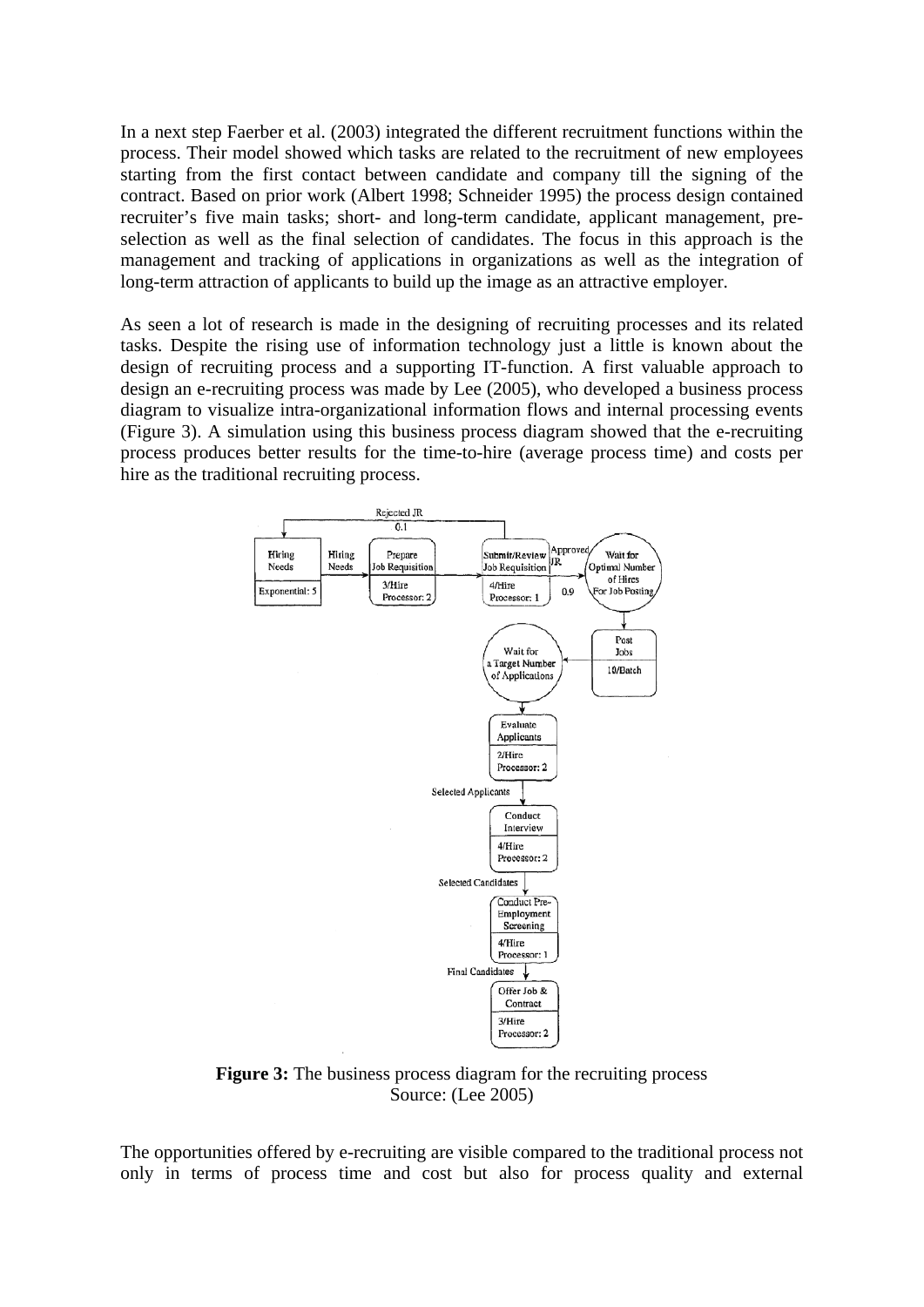circumstances as a talent shortage on the IT labor market. It is our aim to extend an existing architecture of an e-recruiting process (Lee 2007) to assure a constant high number of applicants as well as a successful measure to recruit IT professionals.

## **3. Extended Architecture**

"Finding and retaining valued workers in information technology demands bold and innovative solutions" (Agarwal & Ferratt 2002). So we tried to extend an existing technology to improve the e-recruiting process. For it we chose the architecture of the holistic e-recruiting system, invented by Lee (2007).

#### **3.1 Architecture**

We extend this architecture by adding a new component for the e-recruiting process. We based this component on existing literature (e.g. Erikson & Gratton 2007, Kirchgeorg & Lorbeer 2002) and tried to solve existing problems in staff recruitment identified in theory and practice. These problems are:

- A talent shortage for several target groups, especially IT-professionals
- No chance to influence and convince candidates early in or before the recruiting process
- A cyclical recruiting of all companies on the labor market
- Appropriate alternatives to attract candidates

Figure 4 now shows the holistic e-recruiting system by Lee (2007) and our extensions to this approach (highlighted). Additionally to the new component of candidate attraction with employer branding campaigns we also added the dataflow between this component and an image campaign requisition management subsystem as well as the workflow management system. We also linked the component with a candidate relationship management system because especially the data of potential candidates gained in this phase are very important for candidate relationship management. The dataflow to the recruitment analysis performance subsystem will help to analyse this attraction measure (Figure 4).

#### **3.2 Systems**

The development of employer branding campaigns and the approval of a specific action are the two major task related to the employer branding process. The process is managed by the "image campaign requisition management subsystem" and its performance is analyzed by the "recruitment performance analysis subsystem". Thus, the focus of the system is to streamline the developing of employer branding campaigns and to establish an employer image of a company among actual and potential employees. Therefore the manager responsible for employer branding is the main user of the system, but also recruiting managers and top-management may use the systems.

#### **3.3 Interfaces**

The "image campaign requisition management subsystem" (ICRM) is the central system to manage employer branding activities and its activities are strongly connected with recruiting ones. Thus, this section is pointing out the interfaces between the recruiting management system and the ICRM.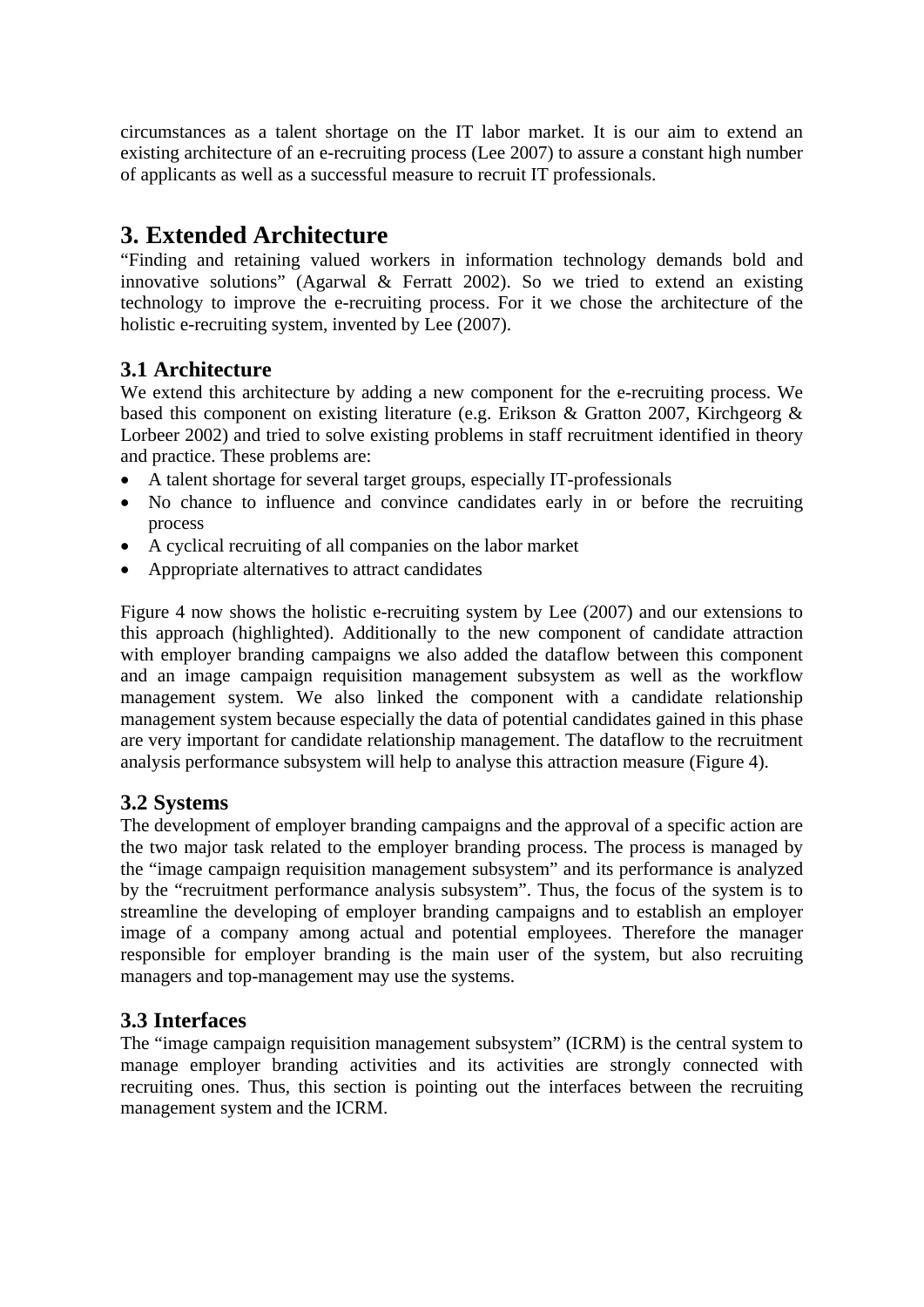

**Figure 4:** An extended architecture for a holistic e-recruiting system

First, the ICRM is connected to the workflow management subsystem and with the database management subsystem. All data and information related to employer branding activities is stored in the enterprise wide database and the workflow is managed by the central workflow management system.

Second, the recruiting performance analysis subsystem (RPAS) is connected with the employer branding process to measure the performance of employer branding activities. It can be analyzed for example if a specific employer branding activity is in charge for an increasing amount of qualified applications.

Third, the ICRM is connected with the RPAS via the workflow management subsystem. The ICRM can identify the need for specific employer branding campaigns based on statistics provided by the RPAS. For example, based on the decreasing number of ITprofessional applications the ICRM can identify the need for a specific IT-employee campaign and the ICRM advice employer branding managers to develop valuable activities.

Fourth, if existing employer branding campaigns are valuable for being communicated in job ads the job requisition management subsystem can scan the enterprise database for specific implement activities to add them in their communication strategy.

### **4. Limitations, Implications and Conclusion**

Our paper suggests an extension of the architecture of an holistic e-recruiting system by Lee (2007). We extend the model by including the concept of employer branding and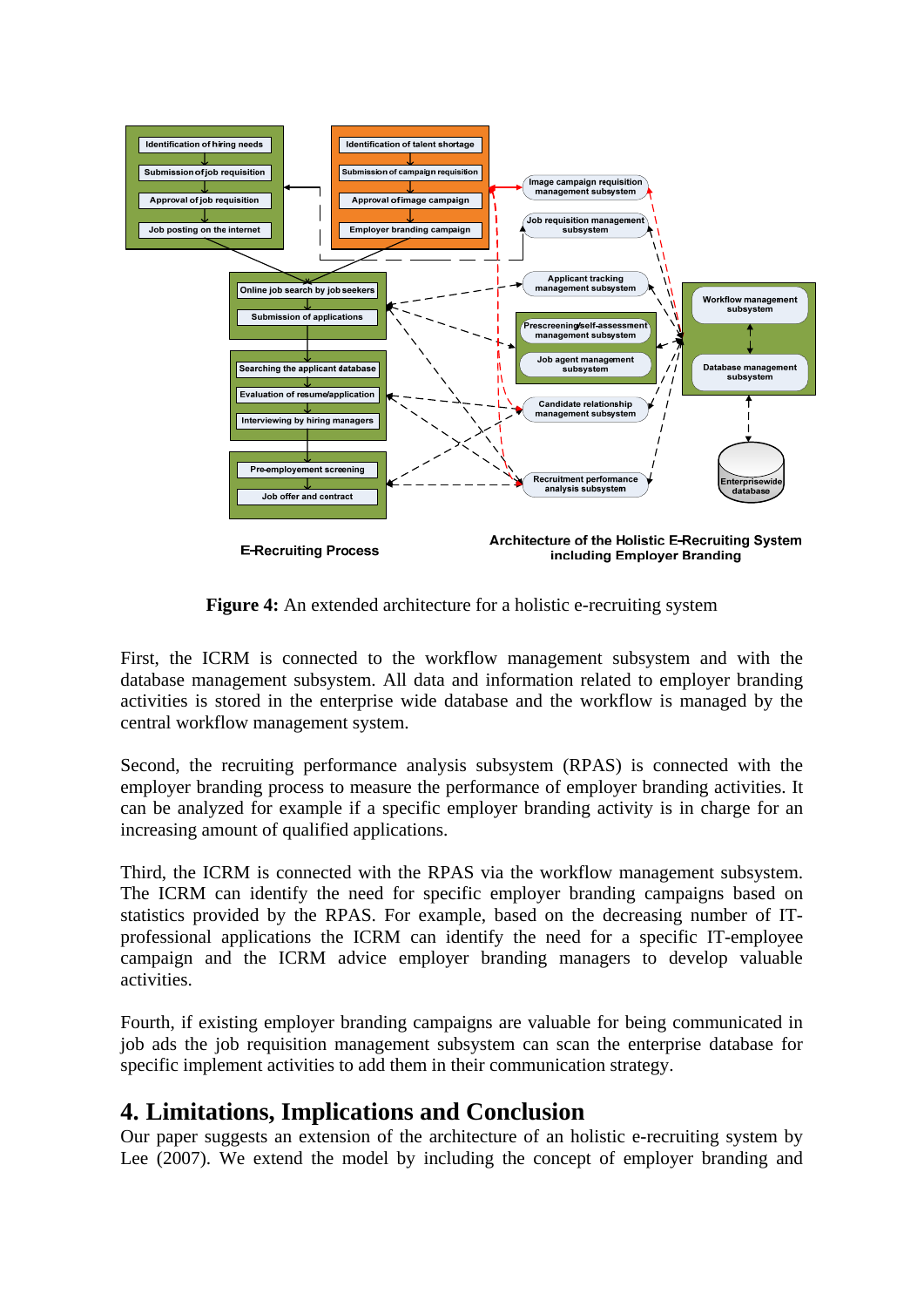model the process with the steps 'Identification of talent shortage', 'submission of campaign requisition', 'approval of image campaign' and 'employer branding campaign'. Furthermore we added the 'image campaign requisition management subsystem' to support this process with IT. This subsystem is connected with the 'workflow and database management subsystem', 'candidate relationship management subsystem' as well as the 'recruiting performance analysis subsystem'. With this proposal employer branding can be support by IS to develop and implement effective employ branding campaigns.

The limitation of our research is that our approach is based in a literature review only. We discussed concepts of marketing, recruiting and information systems. The concept we recommended must be validated by a case study or empirical research to highlight the benefits of a holistic e-recruiting system. Even though, as Lee (2007) discussed, the holistic e-recruiting system is expansive and complex and a lot of companies have to choose a part of the system to support their needs.

Nonetheless the suggested architecture is the basis for the development of a system that supports the recruiting process. This is indeed a major implication for practitioners. We motivated our paper with the shortage of skilled staff. Therefore we can conclude that integrated system architecture is especially necessary for a competitive environment on the labor market. To develop our approach of employer branding we used an extensive literature review. Therefore we integrated marketing (brand), recruiting (employer brand, recruiting process) and IS concepts (IS architecture) concepts to holistic system.

Future research can benefit by this approach. The combination of different disciplines like marketing, human resources, recruiting, information systems, talent management, psychology etc. is needed to develop an architecture for a holistic e-HR system which integrates different tasks of the HR-function of a company.

#### **References**

- Agarwal, R. and Ferratt, T.W., "Recruiting, Retaining, and Developing IT Professionals: An Empirically Derived Taxonomy of Human Resource Practices", in: Proceedings of the 1998 ACM SIGCPRLSIGMIS Conference, R. Agarwal (ed.), New York, NY: Association for Computing Machinery, 292-302., 1998
- Agarwal, R. and Ferratt, T.W., "Crafting an HR strategy to meet the need for IT workers", Communications of the ACM 44, 7, 58–64, July 2001
- Agarwal, R. and Ferratt, T.W., "Enduring Practices for Managing Information Technology Professionals", Communications of the ACM, Vol. 5, No.9, 73-79, 2002
- Albert, G., "Betriebliche Personalwirtschaft", Kiehl: Ludwigshafen a.R. 1998.
- Ambler, T. and Barrow, S., "The Employer Brand", The Journal of Brand Management, Vol. 4, No.3, 85-206, 1996
- Atkinson, J. and Meager, N., "Running to stand still: the small firm in the labour market", in Atkinson, J. and Storey, D. (Eds), Employment, the Small Firm and the Labour Market, Routledge, London, 1994
- Backhaus, K.B., "An exploration of corporate recruitment descriptions on monster.com", Journal of Business Communication, Vol. 41, No. 2, 115-136, April 2004
- Barber, A.E., "Recruiting employees", Thousand Oaks, CA: Sage Publications, 1998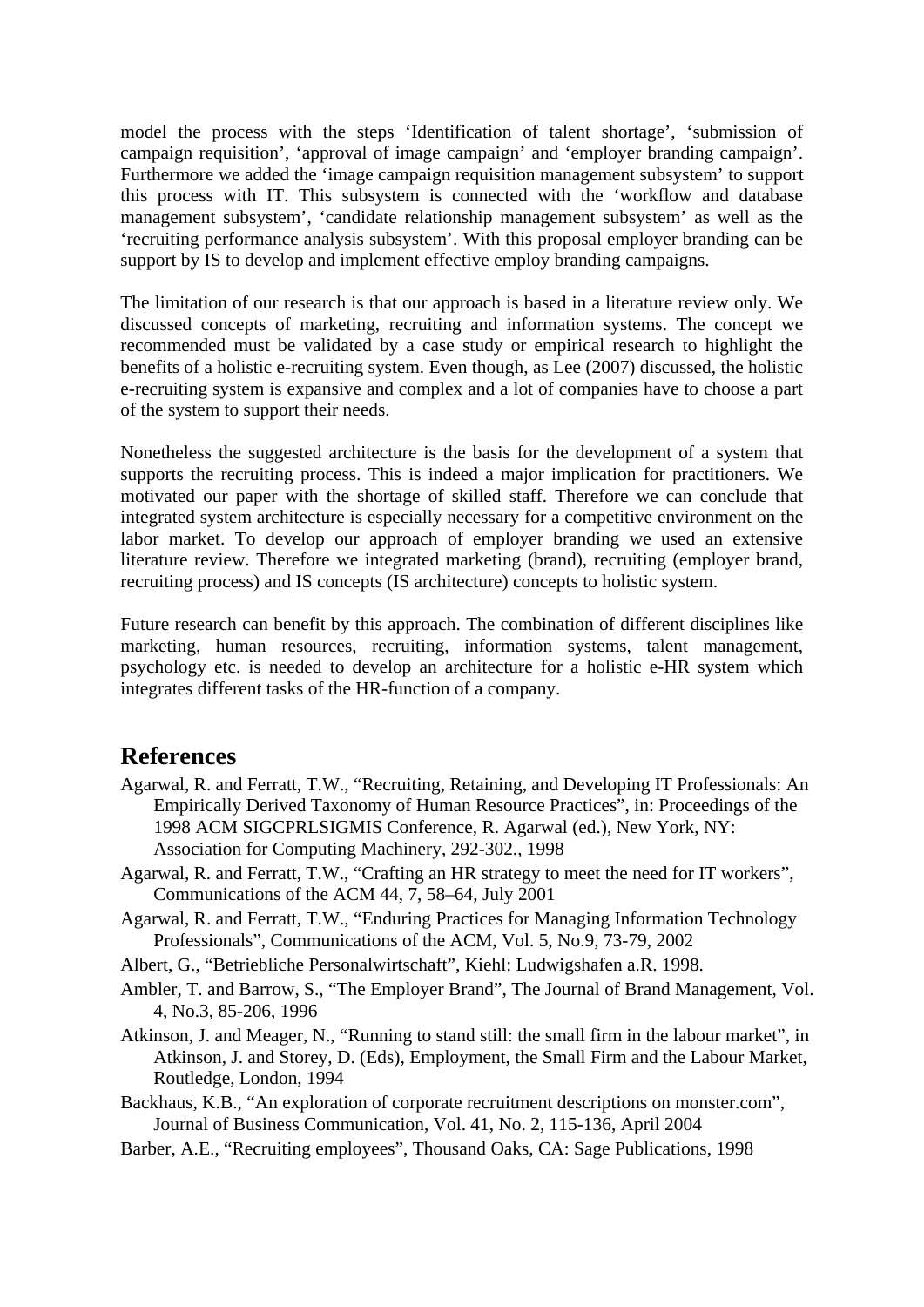- Breaugh, J.A. and Starke, M., "Research on Employee Recruitment: So Many Studies, So Many Remaining Questions". Journal of Management, Vol.26, No.3, pp. 405–434, 2000
- Carroll, M., Marchington, M., Earnshaw, J. and Taylor, S., "Recruitment in small firms: Processes, methods and problems", in: Employee Relations, Vol. 21, No. 3, pp. 236-250, 1999
- Ferratt, T.W., Agarwal, R., Moore, J.E. and Brown, C.V., "Observations from 'the front': IT Executives on practices to recruit and retain information technology professionals", Proceedings of the SIGCPR '99, New Orleans LA, USA, 1999
- De Chernatony, L. and Dall'Olmo Riley, F., "Defining a 'Brand': Beyond the Literature with experts' Interpretations", Journal of Marketing Management, Vol. 14, 417-443, 1998
- Duncan, T. and Moriarty, S. E., "A Communication Based Marketing Model for Managing Relationships", Journal of Marketing, Vol. 62, No.2, 1-13, 1998
- Dukerich, J.M. and Carter, S.M., "Distorted Images and Reputation Repair", in: Schultz, M., Hatch, M.J. and Larsen, M.H. (Eds.), "The Expressive Organization: Linking Identity, Reputation, and the Corporate Brand", Oxford: Oxford University Press, 97-112, 2000
- Dowling, G.R., "Corporate Reputations: Strategies for Developing the Corporate Brand", Melbourne: Longman Professional Publishing, 1994
- Dowling, G.R., "Creating Corporate Reputations: Identity, Image and Performance", Oxford: Oxford University Press, 2001
- Eckhardt, A., Weitzel, T., Koenig, W. and Buschbacher, J., "How to Convince People who don't like IT to use  $IT - A$  Case Study on E-Recruiting", Proceedings of the Thirteen Americas Conference on Information Systems 2007
- Ewing, M.J., Pitt, L.F., de Bussy, N.M. and Berthon, P., "Employment Branding in the Knowledge Economy", International Journal of Advertising, Vol. 21, 3-22, 2002
- Erickson, T.J. and Gratton, L., "What it means to work here", Harvard Business Review, 104- 112, March 2007
- Faerber, F.; Keim, T. and Weitzel, T., "An Automated Recommendation Approach to Personnel Selection", In: Proceedings of the 2003 Americas Conference on Information Systems; Tampa, 2003
- Gatewood, R. D., Gowan, M. A. and Lautenschlager, G. J., "Corporate Image, Recruitment Image and Initial Job Choice", Academy of Management Journal, Vol. 36, 414-424, 1993
- Gillian, P., "Tame the Restless Computer Professional," HRMagazine, Vol. 39, No. 11, 142- 144,.Nov. 1994
- Ind, N., "The Corporate Image", London: Kogan Page, 1990
- Ind, N., "Living The Brand: How to Transform Every Member of Your Organization into a Brand Champion", London: Kogan Page, 2001
- Keen, P.G.W., "Shaping the Future: Business Design Through Information Technology", Cambridge, MA: Harvard Business Press, 1991.
- Keller, K.L., "Strategic Brand Management", Second Edition, New Jersey: Prentice Hall, 2002
- Keim, T. and Weitzel, T., "Strategies for Hiring IT Professionals: An Empirical Analysis of Employer and Job Seeker Behavior on the IT Labor Market", Proceedings of the Twelfth Americas Conference on Information Systems, Acapulco, Mexico, 2006
- Kennedy, S.H., "Nurturing Corporate Images", European Management Journal, Volume 11, No.3, pp. 120-164, 1977